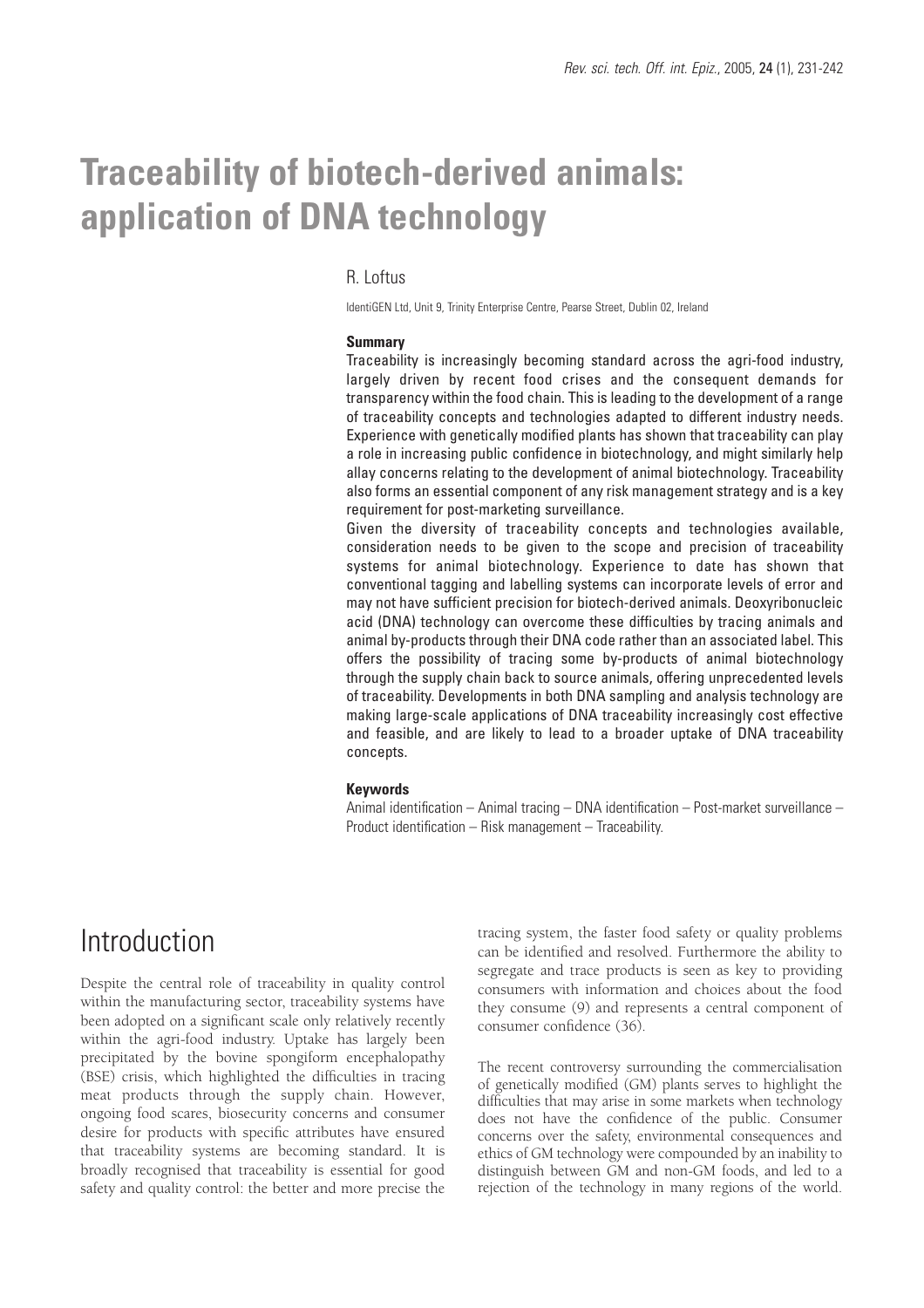Recent surveys conducted in the United Kingdom (UK) suggest that while some of this concern, particularly over the health consequences of GM foods, may be abating, consumers are likely to continue to want to be able to make an informed choice between GM and non-GM products (21). This will require clear product labelling and the ability to trace products of GM origin. Indeed, traceability has become a central component in legislative efforts by the European Union (EU) to restore consumer confidence in GM foods. Regulation 1830/2003, the latest of a number of EU GM labelling regulations 'provides a framework for the traceability of products consisting of or containing genetically modified organisms (GMOs), and food and feed produced from GMOs, with the objectives of facilitating accurate labelling, monitoring the effects on the environment and, where appropriate, on health' (13). It is argued that this increased emphasis on transparency and traceability will help restore public confidence in the regulation of the technology and lead to a lifting of the *de facto* moratorium on GM approvals that has been in place since June 1999 (18).

Large-scale adoption of biotech-derived animals is likely to encounter similar or even greater challenges than GM plants. A report in the UK found that public opinion on animal biotechnology is being shaped in a climate of unease about political and regulatory oversight, and a perception that the technology is being driven by scientific and commercial priorities rather than public interest (1). A more recent survey by the Pew Initiative on Food and Biotechnology found that consumers in the United States of America (USA) voiced greater concern over the genetic modification of animals than of plants (43). Animals, unlike plants, are mobile and there are thus potential challenges in containing them once released into the environment (39). They are sentient and frequently require special care, opening up issues relating to welfare and how they are produced.

This paper seeks to describe the role that traceability can play in both engendering confidence in the regulatory process for animal biotechnology, and in helping manage risks associated with the introduction of biotech-derived animals to the commercial marketplace. While not intended as a comprehensive treatment of the subject, the paper outlines the key characteristics of traceability systems and some of the issues that need to be considered when tracing biotechderived animals. In particular the paper focuses on deoxyribonucleic acid (DNA) based traceability as a means of both identifying and providing traceback capability for biotech-derived animals and their by-products.

## Biotech-derived animals

Although animal biotechnology is still very much in its infancy, advances in this field promise great benefits to humankind. Many of the more widely discussed applications relate to the creation of transgenic livestock for disease resistance or more efficient food production, but developments in the technology are leading to applications in other fields of human endeavour. These may be broadly classified into four areas:

– development of transgenic livestock through the introduction of genes for disease resistance, enhanced growth, environmental adaptation, etc.

– production of biopharmaceuticals expressed in milk or other tissues

– production of animals as organ donors for xenotransplantation to prevent the acute rejection of transplanted organs

– medical research, such as the creation of animal models for the study of human disease or toxicity testing.

From a traceability perspective animals that are transformed to produce tissues/organs, or therapeutic proteins in milk, eggs or blood, present a different set of challenges to those engineered for food and agricultural purposes. In the latter case the actual animals will be engineered in larger quantities for deliberate release into conventional agriculture, whereas the former are likely to be reared in smaller numbers as part of research or in closed commercial herds, but with the potential for escape or inadvertent release.

A further issue relates to how 'biotech-derived' animals are developed. In the broadest sense they may be defined as animals generated through biotechnological methods, including:

– genetically engineered animals produced through the addition, deletion or silencing of genes

– clones derived by nuclear transfer from embryonic or somatic cells

– chimeric animals that have received transplanted cells from another animal

- interspecies hybrids produced by *in vitro* methods
- animals derived from *in vitro* cultivation.

This working definition, developed by the Canadian Food Inspection Agency (31), forms a basis for regulatory oversight and represents a useful description of the potential scope of methodologies covered. A further consideration relates to whether the modification is inherited or not. In germ-line modified animals, the modification will be represented throughout all animal tissues, including the germ-line, and is passed on from generation to generation. In somatic cell-modified animals, only specific tissues will have incorporated the new trait(s) while the rest of the animal remains genetically unaltered and the modification may not be passed on to subsequent generations.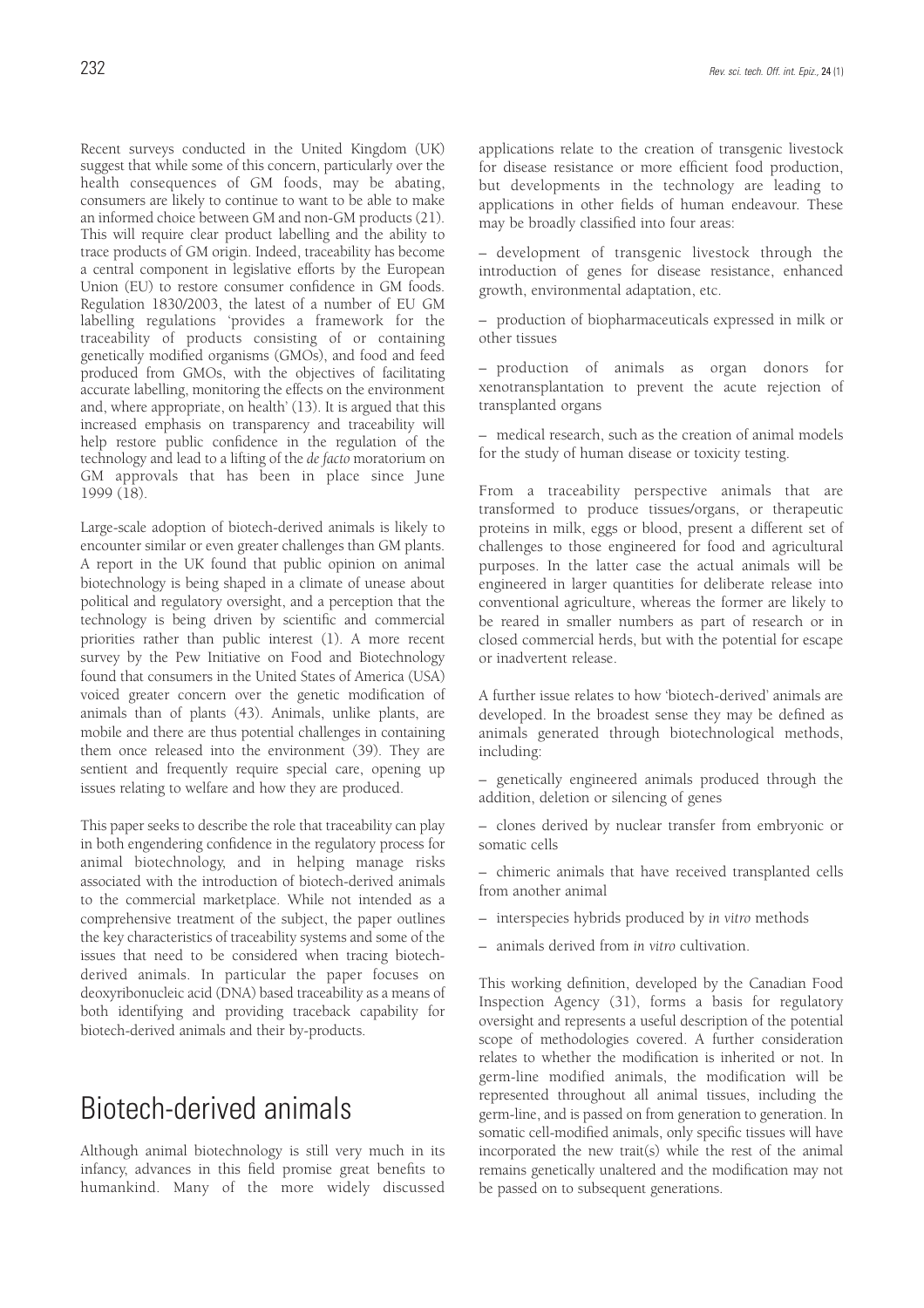In summary, biotech-derived animals could find application in a range of markets, be developed in different ways, reared through different production systems and incorporate modifications that may or may not be passed on to subsequent generations. These different facets need to be considered in any discussion of the traceability of such animals.

### The case for traceability of biotech animals

Numerous reports have indicated that public acceptance of animal biotechnology will be essential if it is to realise its potential (1, 39, 42). To gain such acceptance, a range of consumer concerns will need to be addressed through a transparent and trustworthy regulatory process. A component of this process will be the inclusion of mechanisms to ensure that if a particular problem should arise, the affected animals and their by-products can quickly be tracked and traced. The discovery of a BSEinfected cow in the US herd in December 2001 demonstrates the difficulties faced in the absence of such a system. Out of a group of 81 animals shipped from Canada into the USA with the BSE-infected animal, only 28 could be located and destroyed after weeks of intensive searching (14). This undoubtedly magnified both the scale and depth of the crisis and contributed to delays in the reopening of international trade.

With particular reference to biotech-derived animals, there have already been a number of cases of unauthorised releases. Three transgenic pigs produced at the University of Florida and destined for destruction were stolen by a technician. According to media reports the carcasses were subsequently passed on to a butcher and processed into sausages for human consumption (45). The Food and Drug Administration have reported that 386 progeny of transgenic animals in the University of Illinois were sold into the feed chain (20). Due to an error in the identification of one sow, a transgenic pig was misidentified and included in this batch of 386; the other 385 apparently did not inherit the transgene and as a consequence it was assumed were not subject to regulatory oversight. Transgenic pig carcasses from a University of Guelph project ended up as chicken feed (2). The transgenic carcasses were apparently stored in a refrigerator at a university research station and were accidentally taken away for rendering as a result of a mixup with other carcasses. These instances, though isolated, have been much publicised and are unlikely to engender public confidence in the technology. These incidents could arguably have been avoided or better managed through a more effective animal identification and traceability system.

From a slightly different perspective, if the labelling of products from animal biotechnology becomes necessary or desirable, whether for safety, nutritional, or other reasons, traceability will be essential to verify that products are labelled correctly. Moreover, organisations seeking to market animal products derived from biotechnology could use traceability as a tool to support marketing claims.

In their report on animal biotechnology, the National Academy of Sciences cited environmental issues as the greatest science-based concern associated with the technology (39). They identified two principal environmental risks: an invasion of new environments by biotech animals that displace other species through increased competition, and the introduction of maladapted 'Trojan genes' into wild populations through interbreeding with transgenics, leading to the extinction of both biotech animals and wild relatives. The detection of transgenic DNA sequences in some landraces of maize in Mexico, where no formal approval for transgenic maize has been given, clearly illustrates the potential for interbreeding to happen (11). Naturally, not all biotech species would present the same ecological risks. Those that are highly mobile, able to escape captivity and that can easily return to a wild state would present greater dangers (42). Mice, insects and fish would give cause for the greatest concern, while chickens, cows and pigs with lower mobility would be seen as of less concern.

The only way to ensure that biotech-derived animals will have no environmental impact is to make their escape or intentional release into the wild a complete impossibility, something which may be neither achievable or desirable. In the absence of this certainty, traceability provides a risk management tool, helping contain the scale and potential environmental impact of problems that may arise through intentional or unauthorised releases. The recent withdrawal of Coca-Cola's bottled water product, which was found to contain higher than permitted levels of the chemical bromate, serves to illustrate this point. Due to the implementation of a traceability system the recall of over half a million bottles in the UK took less than 24 hours, and resulted in much less damage to the company than a previous recall which had cost over US\$100 million (19).

Closely related to risk characterisation is the issue of postmarketing surveillance, which can assist in ensuring the longer-term safety of biotech-derived products. Studies have shown that the level and specificity of transgene expression in animals is predictable only to a limited extent (27). Moreover, the lack of a single definitive assay to predict the allergenic potential of a protein limits premarket evaluations of novel food products as a predictor of allergenicity (26). Post-release monitoring and general surveillance underpinned by traceability could form part of an overall risk management assessment to help ensure the longer-term safety of animal biotech products in the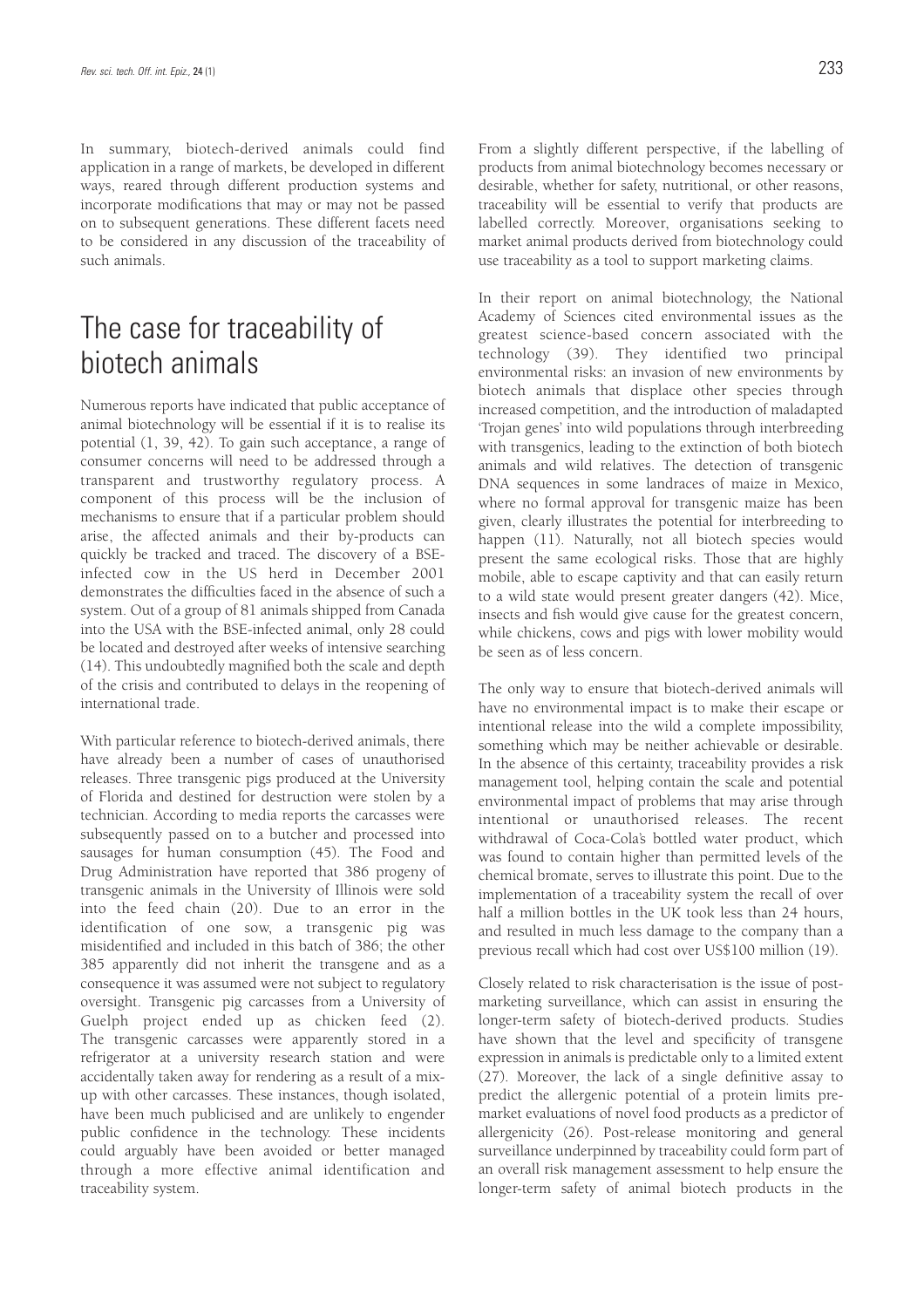marketplace. A report by the National Academy of Sciences on the safety of genetically engineered foods indicated that 'given the possibility that food with unintended changes may enter the marketplace, despite premarket safety mechanisms', post-market surveillance of exposures and effects may be warranted, especially for foods with compositional changes (40). The report went on to recommend the improvement of traceability measures to assist in such post-market studies. In this context traceability would also be necessary to obtain populationlevel estimates of dietary exposure and/or nutritional consequences of animal biotech-derived foods. Finally, traceability can assist organisations that have invested heavily in the development of biotech-derived animals to protect intellectual property and ensure that only authorised organisations/individuals are using their technology.

In short, traceability of biotech-derived animals and animal products would benefit a number of different stakeholders, including consumers, regulatory bodies, the agri-biotech industry and livestock industries, as it would:

– help ensure public confidence in both the technology and the ability to regulate it effectively

– form the basis for a product labelling system, whether voluntary or mandatory

– assist in environmental monitoring and risk management

– assist in post-market surveillance, dietary exposure estimates and product recall

– enhance protection of intellectual property.

# Characteristics of traceability systems

As the benefits of traceability are becoming clearer, there has been a huge increase in the number of concepts/systems developed, particularly in recent years. These concepts and systems have been promoted through both private and public sector initiatives and thus have sought to address different needs; not surprisingly, different concepts and technology solutions have therefore evolved. The basic characteristics of traceability systems are similar, requiring product identification, product tracking and the maintenance of information relating to the product and its movement. Yet there remains a lack of clear consensus as to how traceability is achieved in practice. For example, does traceability of a meat cut indicate an ability to trace it to the animal, farm, slaughter batch or processing batch of origin? All entail different levels of traceability.

The ISO 8402 standard defines traceability as 'the capacity for establishing a product's origin, process history, use and provenance by reference to written records' (28). However, like other traceability definitions, ISO 8402 does not define what parameters are to be measured or how history or origin should be determined. In a report on traceability systems, Golan *et al*. (23) outline three key parameters that can be used to characterise traceability systems, as follows:

– the breadth of a system: the amount of information recorded (e.g. details of an animal's veterinary care, feed regime, or pedigree)

– the depth of a system: how far back or forward the system tracks (to a grain elevator, farm or field); in many cases, the depth of a system is determined by its breadth or attributes of interest

– precision: the degree of assurance with which the tracing system can pinpoint the movement of a particular product, and is described with reference to an acceptable error rate, or what would happen if there were mistakes in tracking the product.

In practice the shape of any traceability system represents a dynamic interplay between costs and benefits, which are likely to be determined by the sector and specific supply chain needs.

As indicated above, the fundamentals of a traceability system require:

– the unique identification of the product (or batch) throughout its entire product history

– the collection of information on the product and its movements

– integrated information management.

The means of achieving these objectives can be as simple as giving a product a paper label and retaining paper records of its movements. In practice however, supply chains are growing in complexity, with multiple suppliers combining ingredients from different suppliers/countries and batch codes being generated as the product is processed along the value chain. Traceability in this context requires a more technology-enabled solution to facilitate accurate data capture, integration and management. In recent years a number of traceability guidelines and standards have been developed for different product categories within the agri-food industry (7, 8, 9, 16, 22). There are also a growing number of private-sector technology vendors who have developed the systems architecture and interfaces, either stand-alone or webenabled, to facilitate data capture management and use. A number of such systems were featured at a meeting on animal identification hosted by the National Institute for Animal Agriculture in the USA (38).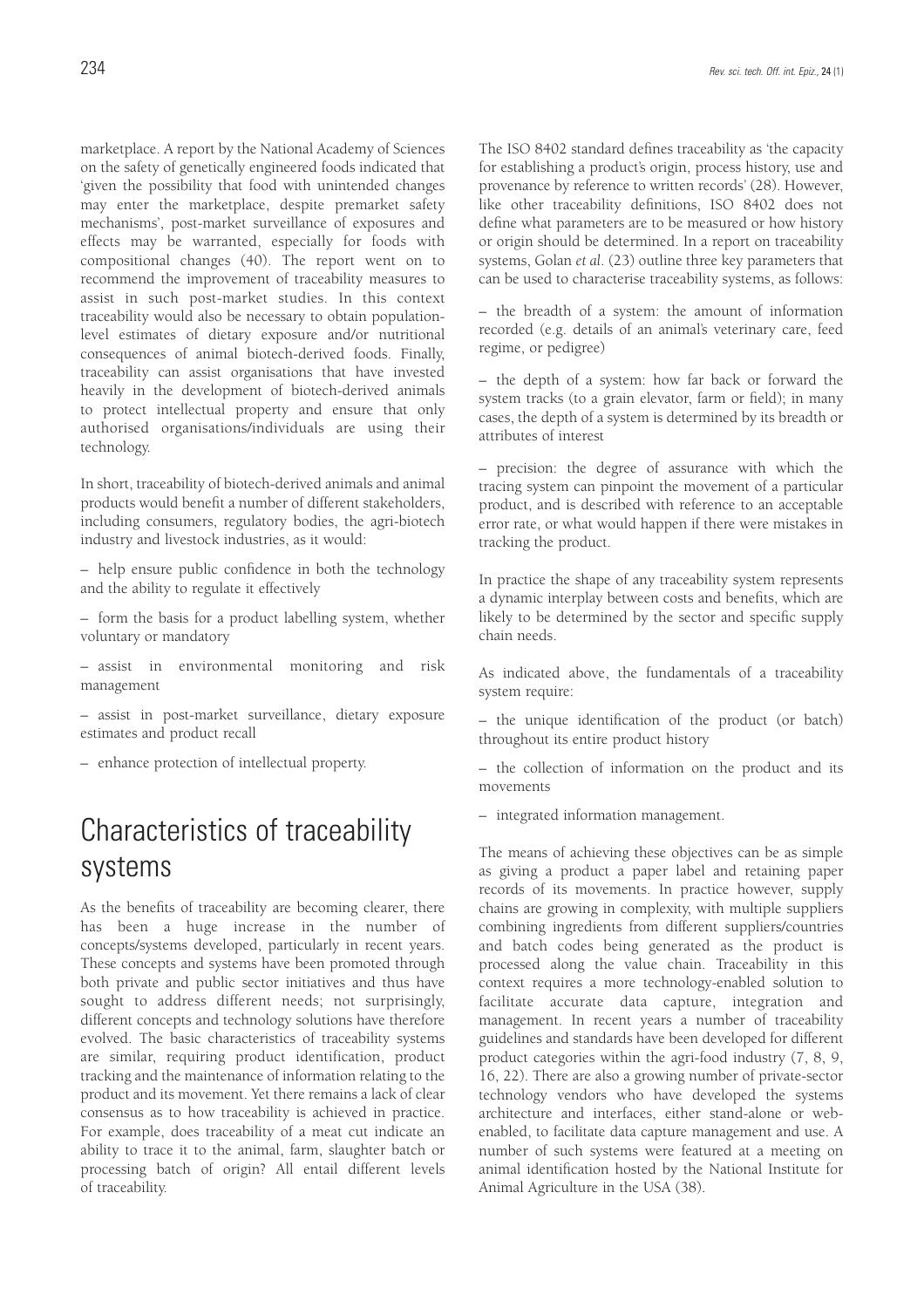## Product identification

A key feature of any traceability system is the ability to clearly identify that which is to be traced. Ideally the product identifier should:

- uniquely identify the unit or batch
- be secure (fraud proof)
- be permanent
- retain identity throughout the product life-cycle
- be simple to read and capture identifying data
- not hinder its host.

In practice no single identification system is likely to meet all of these requirements and the choice of method(s) will ultimately be determined by the specific needs of the supply chain in question.

In general terms, two types of product identifier can be distinguished: external identifiers, and biometric identifiers that are integral to the animal or product. External types include both manual methods such as paper labels, ink brands (tattoos) and plastic ear tags, and electronic methods such as Radio Frequency Identification (RFID) tags and injectable microchips. The key advantage of these approaches lies in their ability to encode different types of information (barcode symbologies can contain information relating to the product and its process history), and the relative ease with which the data can be read, particularly from electronic identifiers. Data can thus be read in real-time, facilitating the use of electronic identifiers for monitoring animal movements.

The principal drawback of external identifiers is that they have to be applied to the animal/product and can become unwieldy to implement in more complex supply chains. For example, maintaining individual animal traceability within a meat processing environment could lead to a proliferation of labels to track all the pieces of an animal post slaughter. But possibly of greater concern is that the fact that external identifiers may become separated from the product through tag/label loss or removal, and are susceptible to fraud. A report commissioned following an outbreak of foot and mouth disease in the Irish Republic found that, despite an officially mandated traceability system for animal movement between jurisdictions, 'it was recognised that tags were often removed to facilitate free movement [of animals] within the island, between the Republic and Northern Ireland' (10). Similar difficulties have more recently been encountered in Japan (25). Within the meat processing sector, a EU report found that through the use of a conventional meat labelling system 'in many member states serious deficiencies were found in the ability to traceback meat from retail and distribution centres, even to the preceding stage of the production chain' (17).

Biometric labelling systems incorporate biological data and cannot easily be faked, altered or appropriated. Technologies here include DNA profiling, retinal scanning and nose printing. In addition to being less prone to error or fraud, these labelling methods are permanent, covering the life history of the animal, and in the case of DNA the full product life history (except in products where the DNA is removed or destroyed). However, one of the drawbacks of biometric identifiers is that they are typically non-visible and require specialised technology to read, e.g. DNA cannot be read in real-time using current technology, but must be read retrospectively following analysis in a laboratory. Notwithstanding these drawbacks, biometric identifiers, and DNA in particular, show considerable promise for the identification and traceability of biotechderived animals, particularly given the nature of the animals/by-products and their associated risks. In the following sections the potential of DNA-based traceability will be further explored as the foundation for a risk management and traceability system.

### DNA-based traceability

The basic principle underpinning DNA-based traceability is that each animal (excluding identical twins) is genetically unique and that the animal's own DNA code can be used to identify it and products derived from it. In simple terms, the product acts as its own label. Use of this form of identification has a number of distinct advantages. The code is permanent, unique to the individual (except in the case of identical twins) and remains intact throughout the life history of the animal or product. As a consequence there is no requirement to establish an external product labelling system. DNA taken from any point along the production chain can be matched with the history of the animal, providing the foundation for an individual animal traceability system.

In practice, implementation of DNA-based traceability requires the collection of DNA samples (reference samples) from animals/carcasses to enable the DNA code to be read. Samples can either be archived for subsequent analysis, or analysed and the resultant DNA profiles stored in a database along with information on animal origins. Storing samples or their associated DNA profiles does not in itself constitute a traceability system, rather it provides traceback capability, which could potentially be used to locate the source of a product should a particular need arise; this model has become popular within the Australian beef industry (34). DNA traceability is effected through combining reference sampling with DNA sampling at a further point in the supply chain: verification sampling.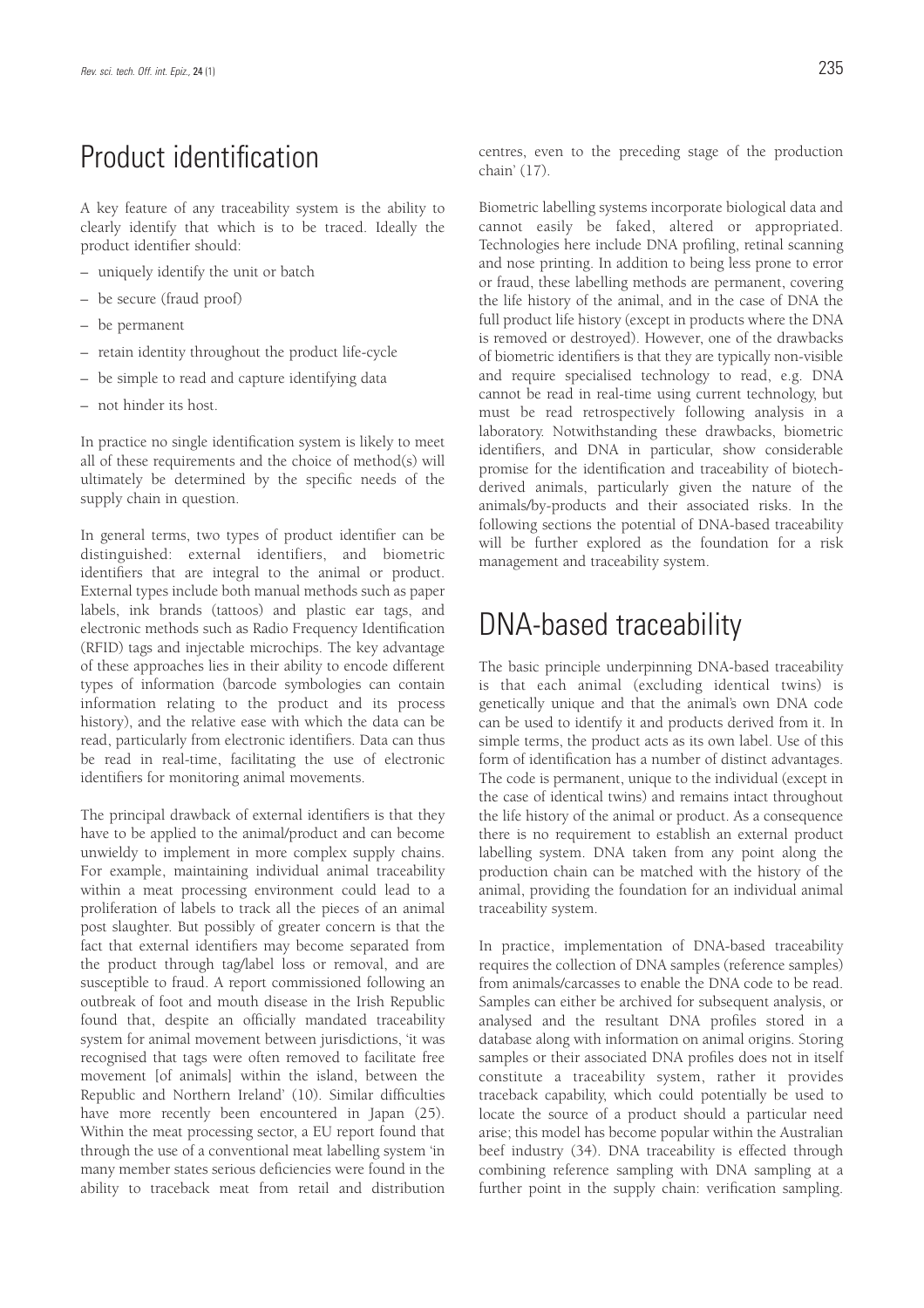

**Fig. 1 Description of sampling and product tracing system for hog production**

Both reference and verification samples are DNA profiled and compared to determine the source of a particular cut of meat. Figure 1 outlines a multi-stage sampling approach within the hog industry. Here samples were collected at different stages along the chain as part of a pilot supplychain audit carried out by the Canadian Food Inspection Agency in conjunction with IdentiGEN (37). Such a structured approach can be used to trace products between pre-determined points in the chain and helps identify the source of any breakdowns in product traceability. Once problems are identified and resolved, a less intensive sampling programme can be used to act as the basis for ongoing monitoring of the chain.

The ability of DNA-based systems to span the full supply chain, the absence of associated capital infrastructure, and the capacity of these systems to trace products only when required, are leading to the broader uptake of this technology approach. A food processing company in Canada recently announced its intention to implement a DNA traceability system for its fresh pork (35). The Japanese government have also indicated that they intend to use DNA technology as a means of monitoring the efficacy of beef labelling (4). The Japanese meat industry suffered a serious crisis of confidence following revelations of widespread meat mis-labelling (3).

In some European markets, a routine programme of verification sampling and DNA analysis/matching is used to continuously monitor the ability of a supply chain to provide traceable products. This approach has been used in Ireland and the UK since the late 1990s and is marketed as a means of reassuring consumers as to the safety and quality of fresh beef (41). The graph in Figure 2 describes

a data set that has been generated through the implementation of DNA-based traceability within the beef industry in the EU (courtesy IdentiGEN Ltd). It describes the proportion of meat products that were successfully linked back to a source carcass through a comparison of DNA profiles of the products with the DNA profiles of animals from their stated batch of origin, as determined by the batch code on the retail meat pack (within the EU, regulation 1760/00 stipulates that all meat sold at retail must have a batch code which indicates the animal or group of animals from which it came) (12). The data clearly show that in the early stages of implementation of DNA tracing, significant levels of error are apparent in the labelling system; in other words, it is not possible in all cases to correctly match meat cuts with their animal of origin as specified by their batch code. However, once the system is fully implemented, errors become transparent and can be quite quickly corrected and removed to yield good correlation between label and product (DNA) traceability. A further feature of the data indicates that continuous monitoring over time can reveal occasional breakdowns in the labelling system, breakdowns that would not be apparent in the absence of a DNA tracing system.

The precision of a traceability system is a function of the tracking units used and an acceptable error rate (23). The data presented in Figure 2 indicate that conventional labelling systems operating in an industrial environment can harbour significant levels of error. Since the risks posed by the unauthorised use or release of biotech-derived animals are arguably significant, only a low error rate should or would be acceptable, especially in the early stages of commercialisation. This view is supported by Kok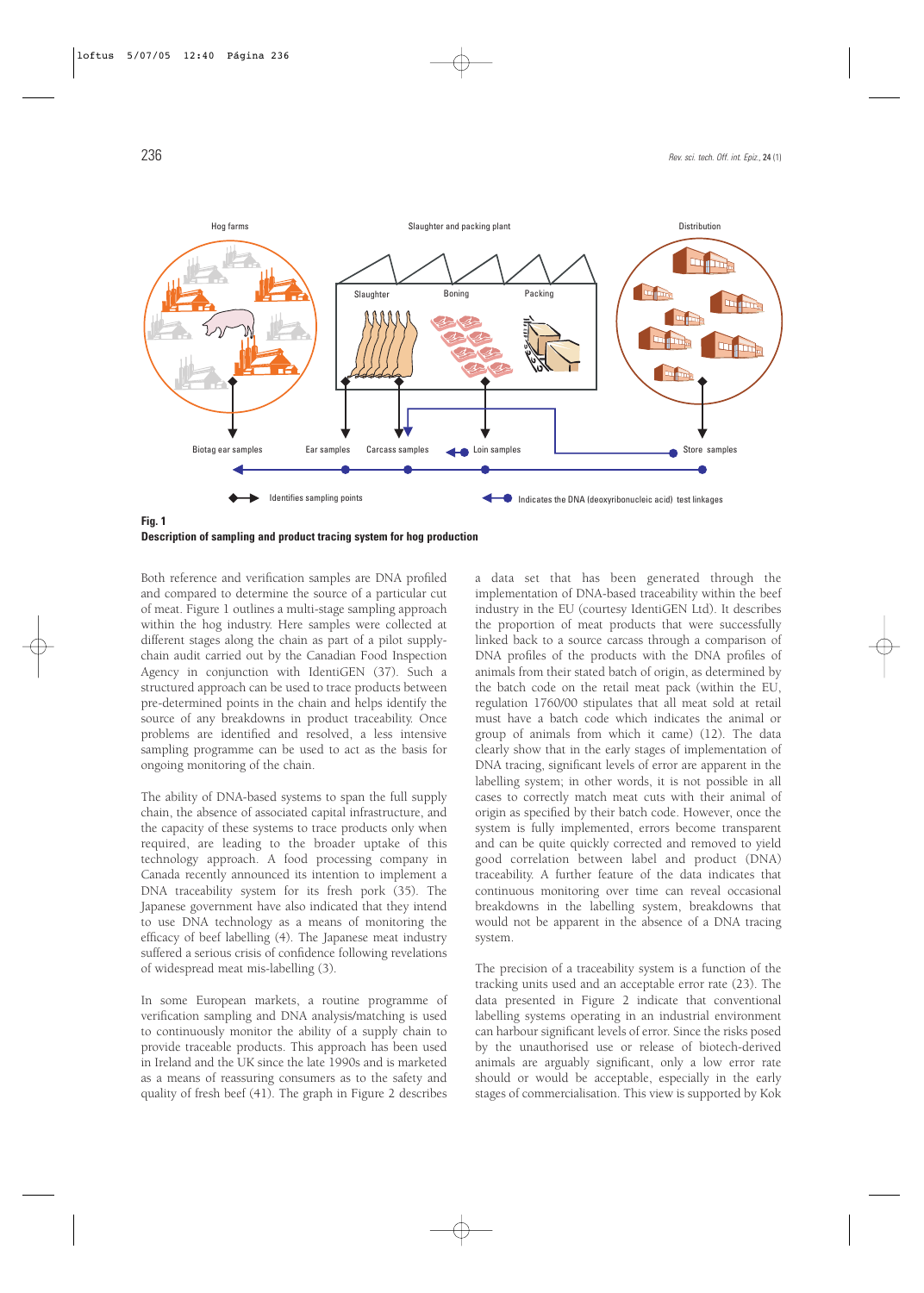and Jones (32), who propose that in specific cases it may be necessary to 'include in the label the unique identifier code specific for a single founder animal and its offspring'. Implementation of a DNA traceability system for biotechderived animals, in addition to providing a very precise system, would act as the foundation for product traceback to the individual animal of origin. Furthermore, as DNA can be found in many – if not most – animal-derived products, the system could also be used to trace many of the by-products of animal biotechnology through the full life-cycles of the products. Species-specific DNA marker panels for individual identification could easily be developed and made available in the public domain for such purposes. The nomination of marker sets for pedigree analysis by the International Society for Animal Genetics represents an example of this approach.

As well as providing a method of individual animal identification, developing a DNA traceability infrastructure would also offer the possibility of checking for the presence of specific genetic modifications in animals or their by-products, offering a means of product authentication. Unlike the DNA traceability systems described above, this would require a knowledge of the DNA sequences engineered into a transgenic animal in order to design tests to detect the modified DNA. This approach has been well documented as a means of detecting GM plants and is reviewed in detail elsewhere (5). While some commentators have described the approach as a DNA traceability system, the author would like to distinguish it from the DNA traceability concept described above in which individual animals are traced, irrespective of the way in which they have been engineered or modified. When the 'tracking unit' used is the actual genetic modification rather than the animal, little or no information is provided on the individual animal of origin, and this type of approach, therefore, provides less precise



#### **Fig. 2**

#### **Sample data from the implementation of a deoxyribonucleic acid traceability system within the European Union (EU)**

The graph line indicates the proportion of meat cuts correctly matched with an animal of origin using the batch code data required for retail meat cuts within the EU

traceability. The added precision of the methods that trace individual animals rather than a genetic modification could be important where concerns arise relating to a particular population or strain of transgenic animals, or when a transformation event is licensed to a number of different developers. Such a system would enable tracing back to individuals or groups of individuals rather than all animals engineered with the transformation event.

A further benefit of tracing animals through their individual DNA code is that this approach should work equally well for inter-specific hybrids, animals derived from *in vitro* cultivation and chimeras, all of which are genetically unique at the individual level but may or may not incorporate a genetic modification. With particular reference to animal clones, more research will need to be carried to ascertain if there are sufficient genetic differences among them to make an approach based on the DNA of individual animals appropriate for tracking clones (15). Also, for certain species such as insects where the numbers of individuals are likely to be relatively large, the benefits of individual over group identification would need to be weighed against costs and feasibility. For such species the use of population-based DNA markers or incorporation of a DNA tag during animal development could act as the basis for group, rather than individual, identification.

Finally, in reviewing DNA-based traceability approaches it is important to note that, like any technology, DNA has its limitations. Principal amongst these is the inability to read the DNA code in real time, a key requirement for traceforward applications and the monitoring of product movements. Furthermore, certain product categories such as highly purified therapeutic proteins or fats derived from a transgenic animal may have all their DNA destroyed or removed, making identification by DNA impossible. Depending on the application in question, the integration of DNA with other identification technologies such as RFID could be used for both tracking and tracing applications so as to provide the most comprehensive traceability solution.

### The technology

Underpinning DNA-based traceability concepts are a number of key technologies, most notably DNA sampling and DNA analysis. These are integrated through information technology (IT) infrastructures which can store product-related information (e.g. the type of modification, source herd, feeding regime and process history) and incorporate data algorithms to make possible the matching of animal products with source animals.

Samples of DNA can in theory be collected from any biological tissue. In practice the DNA sampling function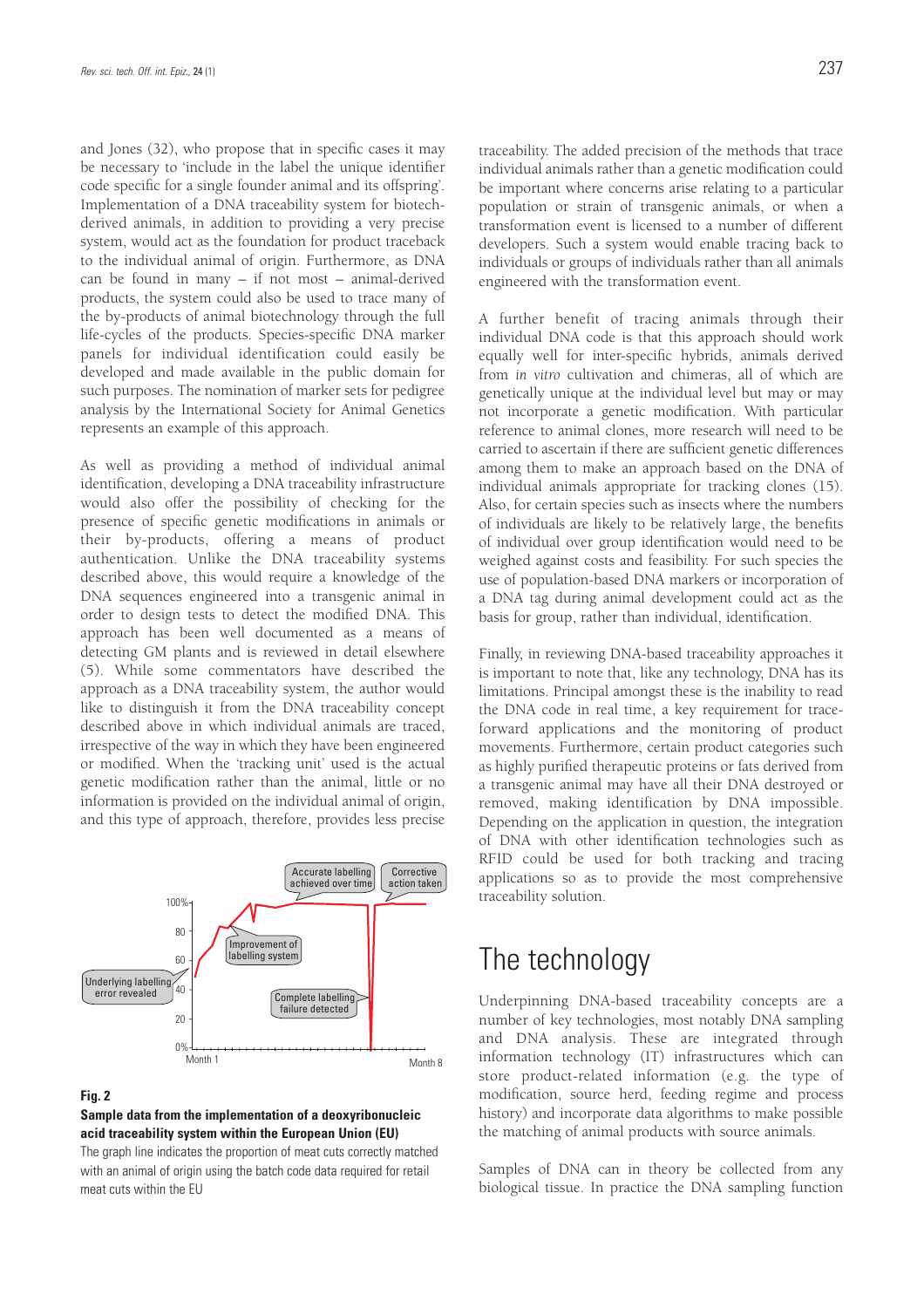should be cheap and relatively easy to perform, and should produce samples in a format suitable for laboratory analysis. There have been a number of innovations in the area of DNA sampling, most notably the combination of live animal identification (ear tagging) with sampling through DNA-sampling ear tags (6). Additionally, systems are being developed which enable the integration of lowcost DNA sampling with conventional abattoir infrastructures to facilitate sample collection in modern industrial-scale slaughter plants.

Probably the most critical technological developments leading to the uptake of DNA tracing concepts relate to DNA analysis technology; for a review of the relative merits of different DNA markers the reader is referred elsewhere (44). DNA identification or 'fingerprinting' technology was first developed in the mid-1980s, when it was discovered that DNA digested by site-specific cutting enzymes revealed DNA fragment patterns (profiles) specific to the individual (29). The DNA markers targeted for this purpose were termed mini-satellites and produced complex banding patterns that could be interpreted only by the trained eye. In the late 1980s, following the development of polymerase chain reaction (PCR) technology, a newer and simpler type of DNA marker was discovered: microsatellites. Microsatellites were found to occur more frequently in the genome and were easier to analyse and interpret, heralding a new era in DNA identification. However, both minisatellite and microsatellite markers have some drawbacks. The basis for their genetic variation – and consequently their inheritance patterns – is not fully understood, creating potential anomalies in data interpretation. More importantly though, these markers can be difficult to score and are not amenable to automation (44). Despite this, microsatellites remain in widespread use; the adoption of these markers as the basis for forensic DNA analysis in many countries and the potentially large number of genetic variants (alleles) at any particular microsatellite locus make microsatellites attractive for identification purposes.

Single nucleotide polymorphisms (SNPs) represent the simplest type of genetic marker. As their name suggests, SNPs refer to genetic variation at the lowest possible level: the single base or nucleotide. As a result, the amount of genetic variation in each such unit is limited. In contrast to microsatellites with numerous alleles, SNPs typically have only two alleles. This makes SNPs much less powerful for identification purposes but much more amenable to automation and high-throughput screening. Each of the principal livestock species has literally millions of SNPs, although in practice relatively few are required for identity purposes. Key innovations in terms of how SNPs are detected (assay chemistries) and the platforms on which they are detected are leading to significant cost reductions and capacity increases in their analysis. (For a more detailed review of developments in this field see Jenkins

and Gibson, Kwok, and Vignal *et al.* [30, 33, 44].) As a consequence, SNPs are increasingly becoming the DNA markers of choice for high-throughput identity applications.

With respect to the actual detection of these marker systems, a key feature of the DNA traceability application is the ability to screen relatively large numbers of individuals with a relatively small number of SNP markers – typically 30 to 50. Consequently, platforms that integrate multiple highthroughput approaches for sample handling, DNA preparation and DNA analysis are more suitable for this application than platforms with large parallel processing power, where the focus is on detecting large numbers of SNP markers from fewer individuals (24). Within the IT sector, Moore's law predicts a doubling of micro-processing power every two years. Similar rates of improvement are being seen in relation to SNP genotyping, ultimately reducing the costs of DNA traceability; current platforms are capable of conducting 500,000 analyses per day at approximately 7c to 10c for DNA traceability applications.

# Concluding remarks

Traceability is increasingly recognised as a key risk mitigation and management tool, as well as a critical component of quality assurance in the agri-food industry. Within the livestock sector, animal identification – a key requirement for traceability – is becoming mandatory in many regions of the world. Such developments are not only helping to drive improvements in traceability technologies but are leading to more cost-effective solutions and ultimately to a broader uptake of traceability systems. Animal biotechnology, although still in its infancy, can readily benefit from such developments. Like any technological innovation, animal biotechnology has the potential for harm as well as for significant good. Experience with GM plants has shown that public confidence in both the technology and its regulation will be critical if animal biotechnology is to realise its potential. Furthermore, consumer surveys have indicated that greater levels of public concern are likely to be associated with the development of animals derived from biotechnology than plants. In this context, full traceability of biotech-derived animals can help assure the public that any problems that may arise can be quickly and effectively managed. The implementation of a comprehensive traceability system could also facilitate post-market surveillance programmes, ensuring the longer-term safety of animal biotech products, and support voluntary and/or mandatory labelling claims.

In evaluating alternative traceability solutions, a number of issues need to be considered. Biotech-derived animals, which are likely to cover the full range of risk profiles from the low to higher-risk animals, will be developed in a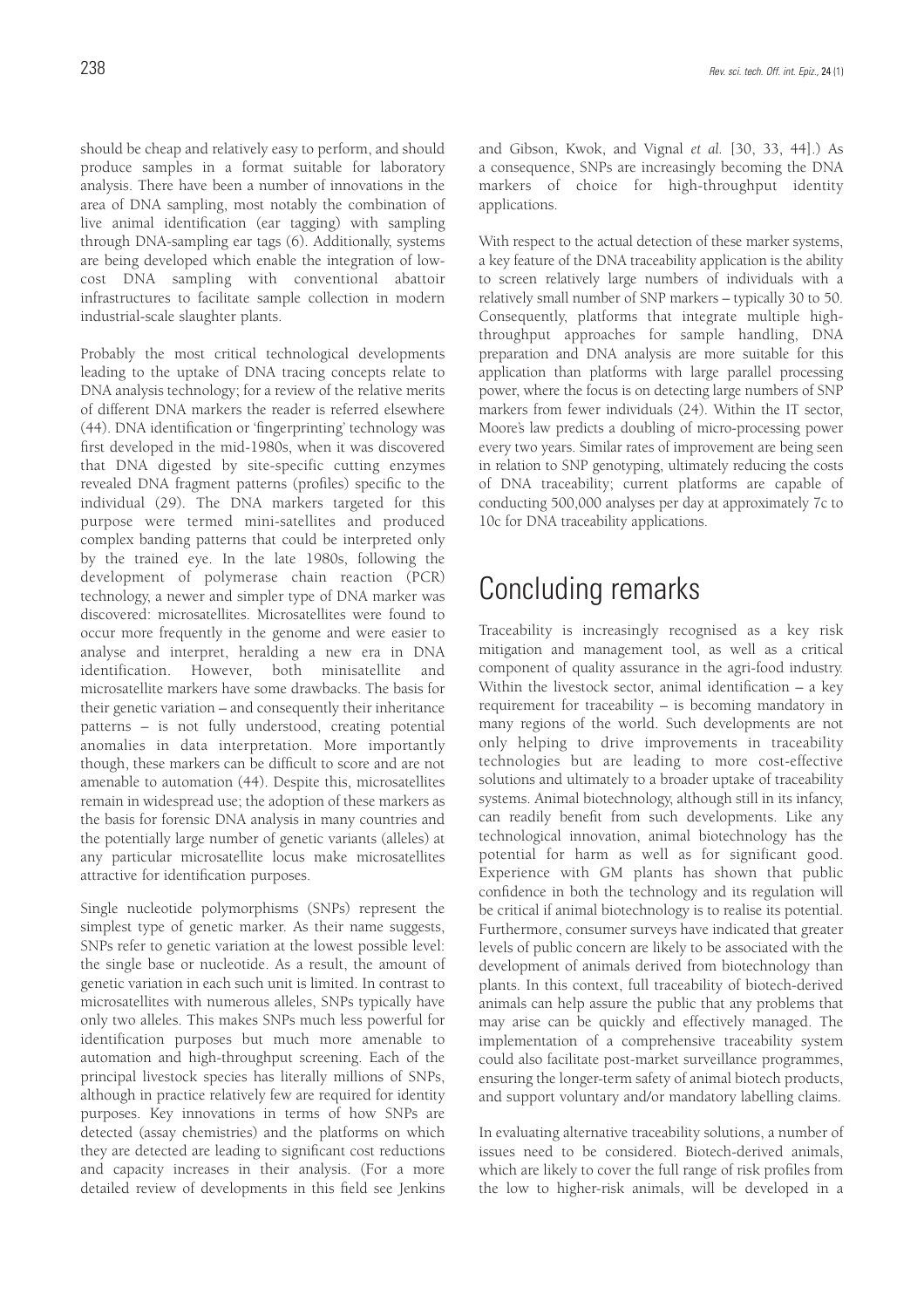variety of different production systems and by means of widely differing methodologies. As a consequence, no 'one size fits all' traceability approach is likely to be appropriate for all such animals, or command the support of all stakeholders. The configuration of a system will inevitably represent a trade-off between costs and benefits, and will need to be matched to particular supply chain needs. Notwithstanding this diversity, a core requirement for any traceability system is an ability to identify that which is to be traced.

In this context DNA has many strengths; it is unique to the individual and creates a means of permanent identification throughout the life cycle of the animals and, in many cases, of their by-products. DNA traceability infrastructure could be used to check for the presence of a particular genetic modification. The risks posed by the unauthorised use or release of biotech-derived animals dictate that only a very accurate and precise product identifier would be appropriate. Experience with conventional or external product identifiers has demonstrated that they are prone to error and fraud, which may not always be apparent. Through tracing animals/products by their DNA code rather than an associated tag/label, this difficulty can be overcome.

The uptake of DNA-based traceability concepts in the agrifood industry is leading to improvements in the technology. There are now a variety of means to capture DNA samples within conventional agricultural systems, and the costs and turnaround times associated with DNA identification are improving. The technology exists today to DNA sample biotech-derived animals cost-effectively on a large scale, particularly for the larger livestock species, and to have individual DNA profiles stored in databanks and available for cross-checking. Such an approach would help create a unique and permanent record of these animals and create the necessary infrastructure to facilitate the rapid and precise tracing of their by-products. This capability would not only provide an unprecedented level of traceability but would undoubtly contribute towards greater levels of public confidence in animal biotechnology.

ш

### **Traçabilité des animaux issus des biotechnologies : application des technologies utilisant l'ADN**

#### R. Loftus

#### **Résumé**

La traçabilité devient aujourd'hui une démarche courante de l'industrie agroalimentaire, en grande partie à la suite des crises alimentaires récentes et des demandes de transparence relatives à l'ensemble de la chaîne alimentaire. Cet état de fait conduit au développement d'une série de concepts et de techniques de traçabilité adaptés aux différents besoins de l'industrie. L'expérience enregistrée avec les plantes génétiquement modifiées a montré que la traçabilité peut contribuer à améliorer la confiance du public dans les biotechnologies et pourrait aussi permettre de répondre en partie aux craintes nées du développement des biotechnologies animales. La traçabilité est également une composante essentielle de toute stratégie de gestion des risques et un élément clé de la surveillance des produits commercialisés.

Compte tenu de la diversité des concepts et technologies de traçabilité disponibles, une grande attention doit être portée à l'étendue et à la précision des systèmes de traçabilité appliqués aux biotechnologies animales. L'expérience enregistrée à ce jour a montré que les systèmes classiques de marquage peuvent comporter un certain niveau d'erreurs et ne sont pas toujours suffisamment précis pour les animaux issus des biotechnologies. Les techniques reposant sur l'acide désoxyribonucléique (ADN) permettent de vaincre ces difficultés puisque les animaux et les produits sont suivis grâce à leur code ADN et non à une étiquette. Pour certains produits issus des biotechnologies, cette approche permet de remonter aux animaux tout au long de la chaîne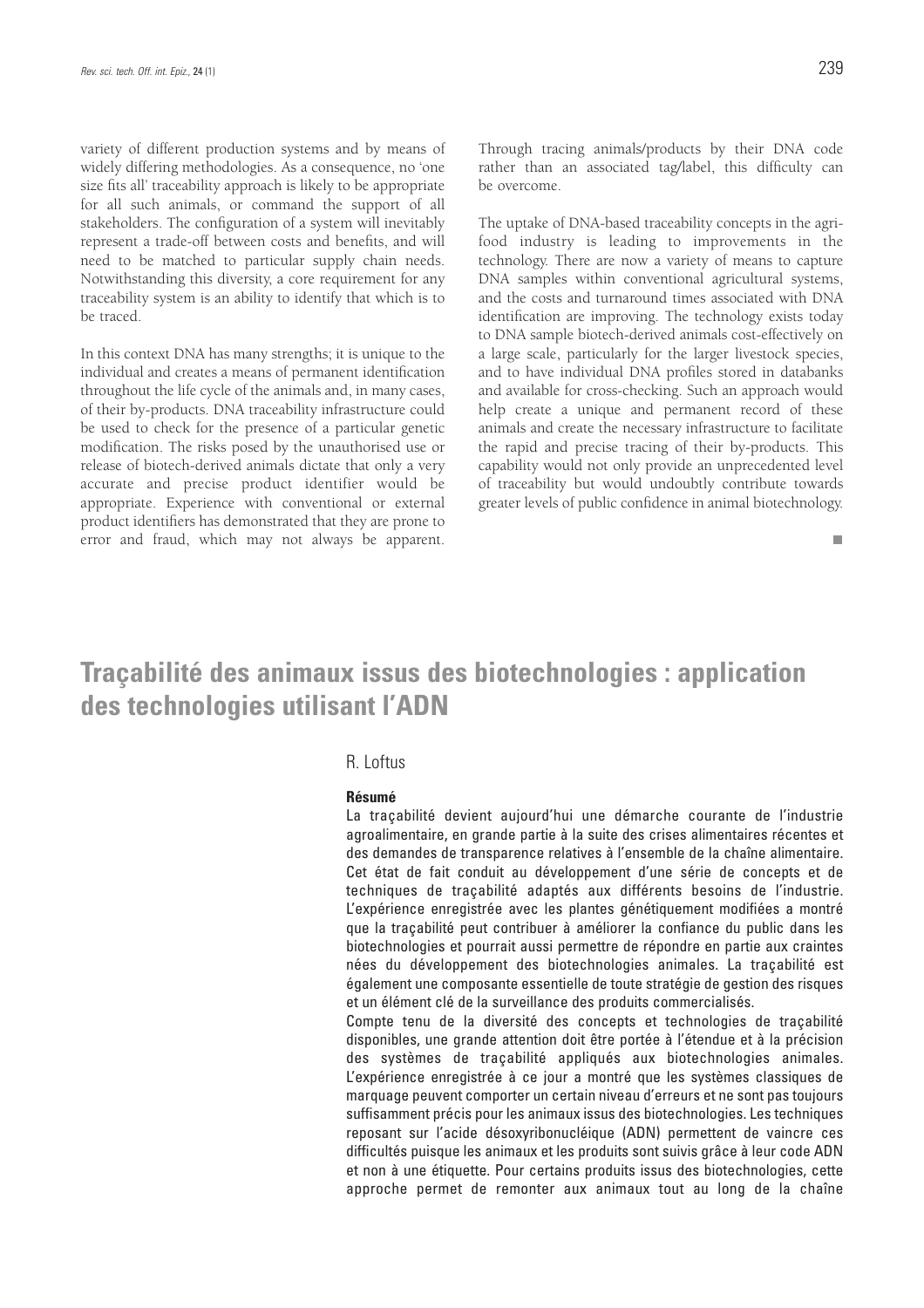commerciale, offrant ainsi un niveau de traçabilité sans précédent. Les développements des techniques de prélèvement et d'analyse de l'ADN rendent de plus en plus accessibles et maniables les applications à grande échelle reposant sur la traçabilité par l'ADN et pourraient conduire à une plus large utilisation de ces concepts.

#### **Mots-clés**

Gestion des risques – Identification des animaux – Identification des produits – Identification par l'ADN – Surveillance des produits commercialisés – Traçabilité – Traçage des animaux.

 $\overline{\phantom{a}}$ 

### **Aplicación de la tecnología de ADN a la trazabilidad de animales obtenidos por medios biotecnológicos**

#### R. Loftus

#### **Resumen**

La trazabilidad está adquiriendo carta de naturaleza en todos los sectores de la industria agroalimentaria, a resultas en gran parte de las últimas crisis ligadas a los alimentos y la consiguiente demanda de transparencia en la cadena alimentaria. De ahí que estén surgiendo una serie de técnicas y conceptos en la materia adaptados a distintas necesidades del sector. La experiencia con plantas modificadas genéticamente demuestra que la trazabilidad puede ser útil para reforzar la confianza del público en la biotecnología y quizá también, de forma análoga, para disipar las inquietudes ligadas al desarrollo de la biotecnología aplicada a los animales. Por lo demás, la trazabilidad es también un componente esencial de cualquier estrategia de gestión de riesgos y un requisito básico para la vigilancia posterior a la comercialización de un producto.

Dada la heterogeneidad de conceptos y técnicas existentes en este terreno, es preciso tener en cuenta el alcance y la precisión de los sistemas de trazabilidad que se apliquen a la biotecnología animal. La experiencia ha demostrado que los sistemas convencionales de uso de crotales y etiquetas conllevan cierto grado de error y quizá carezcan de la precisión suficiente para el caso de animales obtenidos por medios biotecnológicos. La tecnología del ácido desoxirribonucleico (ADN) puede ayudar a salvar estas dificultades porque permite identificar a los animales y sus derivados gracias a su secuencia de ADN y no a una etiqueta asociada. Ello abre la posibilidad de seguir las trazas de algunos derivados de animales obtenidos por biotecnología a lo largo de la cadena de aprovisionamiento, ascendiendo por ésta hasta llegar al animal de origen, lo que proporciona niveles sin precedentes de trazabilidad. El progreso de las técnicas de obtención de muestras y análisis de ADN hace que la aplicación a gran escala de la trazabilidad de este ácido nucleico sea cada vez más rentable y factible, y probablemente suscitará un creciente interés por los conceptos asociados a esta técnica.

#### **Palabras clave**

Gestión de riesgos – Identificación por ácido desoxirribonucleico – Identificación de animales – Identificación de productos – Rastreo de animales – Trazabilidad – Vigilancia tras la comercialización.

п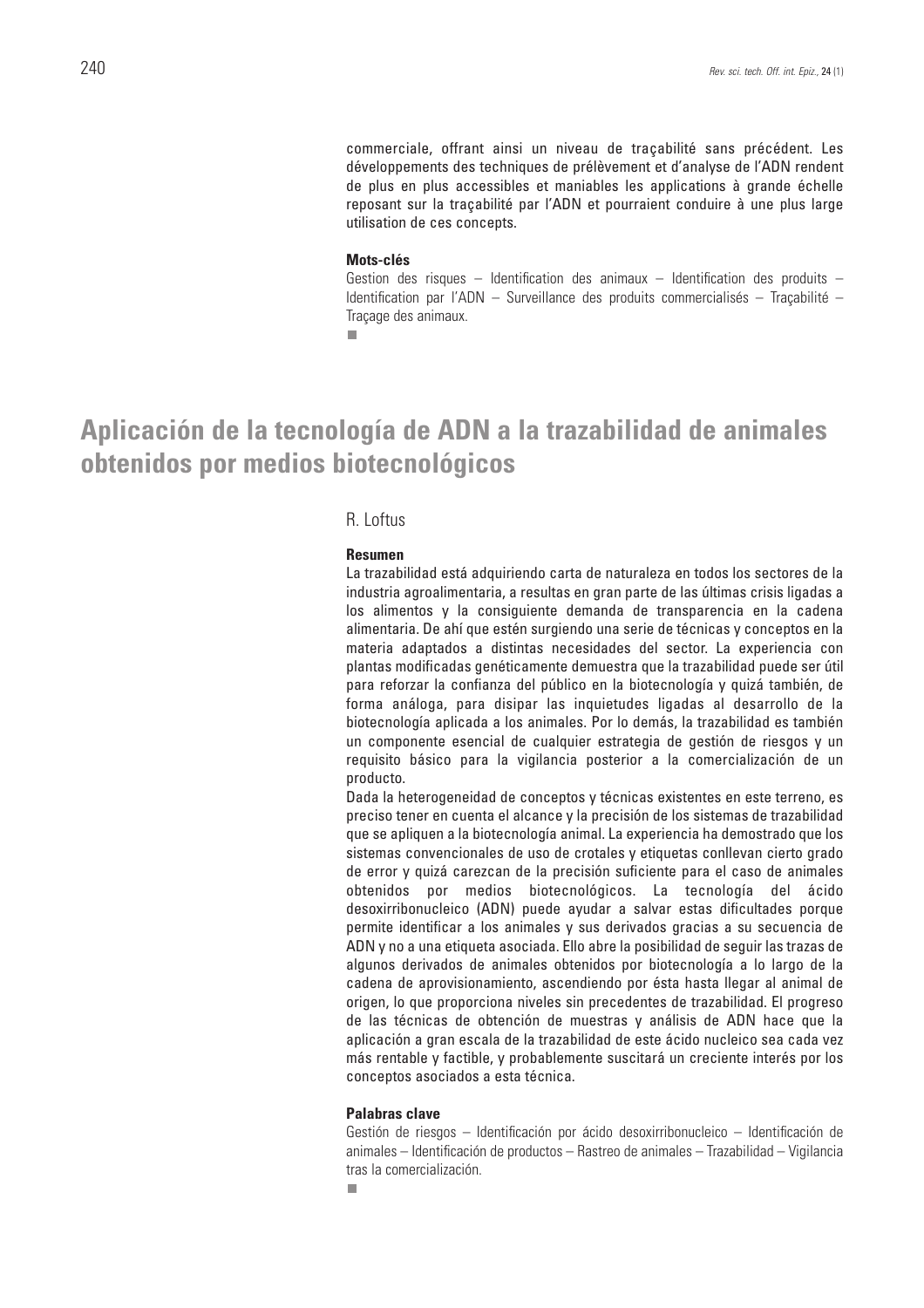### References

- 1. Agriculture and Environment Biotechnology Commission (2002). – Animals and biotechnology. Report prepared by the Agriculture and Environment Biotechnology Commission. AEBC, 88 pp. Website: www.aebc.gov.uk/aebc/ pdf/animals\_and\_biotechnology\_report.pdf.
- 2. Anon. (2002). Accident raises GMO-research flag: modified piglets turned into chicken feed could force scientists to alter their methods. *Toronto Globe and Mail*, 19 February.
- 3. Anon. (2002). Shops filled with fake meat labels. Newspaper article, 19 February. *The Asahi Shimbun*.
- 4. Anon. (2004). DNA list to verify beef label. Newspaper article, 30 August. *The Asahi Shimbun*.
- 5. Bonfini L., Petra H., Simon K. & Van den Eede G. (2004). Review of GMO detection and quantification techniques. Report by the Joint Research Centre (JRC) of the European Commission. JRC Institute for Health and Consumer Protection, Ispra, 67 pp. Website: www.osservaogm.it/ pdf/JRCReview.pdf.
- 6. Brem G. (2004). Techniques and possibilities of traceability of food: genotyping of the domestic animal population as an innovative contribution to food safety. *Dtsch. tierarztl. Wochenschr.*, **111** (7), 273-276.
- 7. British Retail Consortium (2002). Technical standard for the supply of identity preserved non-genetically modified food ingredients and product. The Stationary Office, London.
- 8. Can-Trace (2004). Traceability standards for the Canadian agri-food industry. Can-Trace Secretariat, Toronto, 67 pp. Website: www.can-trace.org/docs/ReportsE/CanadianFood TraceabilityDataStandardVersion1.pdf.
- 9. CIES (The Food Business Forum) (2004). Implementing traceability in the food supply chain. Report prepared by the CIES Task Force, 19 pp.
- 10. Clarke P. (2002). The foot and mouth disease crisis and the Irish border. Centre for Cross-Border Studies, Armagh.
- 11. Commission for Environmental Cooperation (CEC) (2004). Maize and biodiversity: the effects of transgenic maize in Mexico. CEC North America Secretariat, Article 13, Report. CEC Secretariat, Montreal, 50 pp.
- 12. Council of the European Communities (EC) (2000). Council Regulation No. 1760/2000 of the European Parliament and of the Council of 17 July establishing a system for the identification and registration of bovine animals and regarding the labelling of beef and beef products and repealing Council Regulation (EC) No. 820/97. *Off. J. Eur. Communities*, **L** 204, 1-10.
- 13. Council of the European Communities (EC) (2003). Council Regulation No. 1830/2003 of the European Parliament and of the Council of 22 September concerning the traceability and labelling of genetically modified organisms and the traceability of food and feed products produced from genetically modified organisms. *Off. J. Eur. Union*, **L** 268, 24-28.
- 14. DeHaven R. (2004). Testimony of Dr Ron DeHaven, Deputy Administrator of Veterinary Services, USDA, 24 February, United States Appropriations Committee Hearing on BSE.
- 15. De Montera B., Boulanger L., Taourit S., Renard J.P. & Eggen A. (2004). – Genetic identity of clones and methods to explore DNA. *Cloning Stem Cells*, **6** (2), 133-139.
- 16. Efficient Consumer Response (ECR) Europe (2004). Using traceability in the supply chain to meet consumer safety expectations, March. Blue Book. ECR Europe, Brussels, 76 pp.
- 17. European Commission (2003). Overview report of a series of missions carried out in all member states during 2002 in order to evaluate the operation of controls over the traceability and labelling of beef and minced beef. General Report DG (SANCO) 9505/2003. Food and Veterinary Office of the Health and Consumer Protection Directorate, European Commission, Brussels, 11 pp.
- 18. European Commission (2003). Wallström and Byrne welcome EP acceptance of a trustworthy and safe approach to GMOs and GM food and feed. European Commission Press Release, 2 July, Brussels.
- 19. Fletcher A. (2004). Coke recall highlights need for complete traceability. Food Quality News.com, 23 March. Website: www.foodqualitynews.com/news/news-ng.asp?id= 50813-coke-recall-highlights (accessed on 23 March 2004).
- 20. Food and Drug Administration (FDA) (2003). FDA investigates improper disposal of bioengineered pigs, 5 February. FDA Talk Papers. FDA, Rockville, MD.
- 21. Food Standards Agency (2003). Consumer views of GM food. Report from July. UK Food Standards Agency, London, 36 pp.
- 22. Gencod-EAN France (2001). Traceability in the supply chain: from strategy to practice. Gencod-EAN France, Issyles-Moulineaux.
- 23. Golan E., Krissoff B., Kuchler F., Nelson K. & Price G. (2004). – Traceability in the US food supply: economic theory and industry studies. Agricultural Economic Report No. AER830, March. Economic Research Service of the United States Department of Agriculture, Washington, DC, 56 pp.
- 24. Gut I. (2001). Automation in genotyping of single nucleotide polymorphisms. *Hum. Mutat.*, **17** (6), 475-492.
- 25. Hisey P. (2004). Japanese cattle breeder switched animals' ear tags. Website: archives.foodsafetynetwork.ca/ animalnet/2004/12-2004/animalnet\_dec\_9.htm#story5 (accessed on 9 December 2004).
- 26. Hlywka J.J., Reid J.E. & Munro I.C. (2003). The use of consumption data to assess exposure to biotechnologyderived foods and the feasibility of identifying effects on human health through postmarket monitoring. *Food chem. Toxicol.*, **41** (10), 1273-1282.